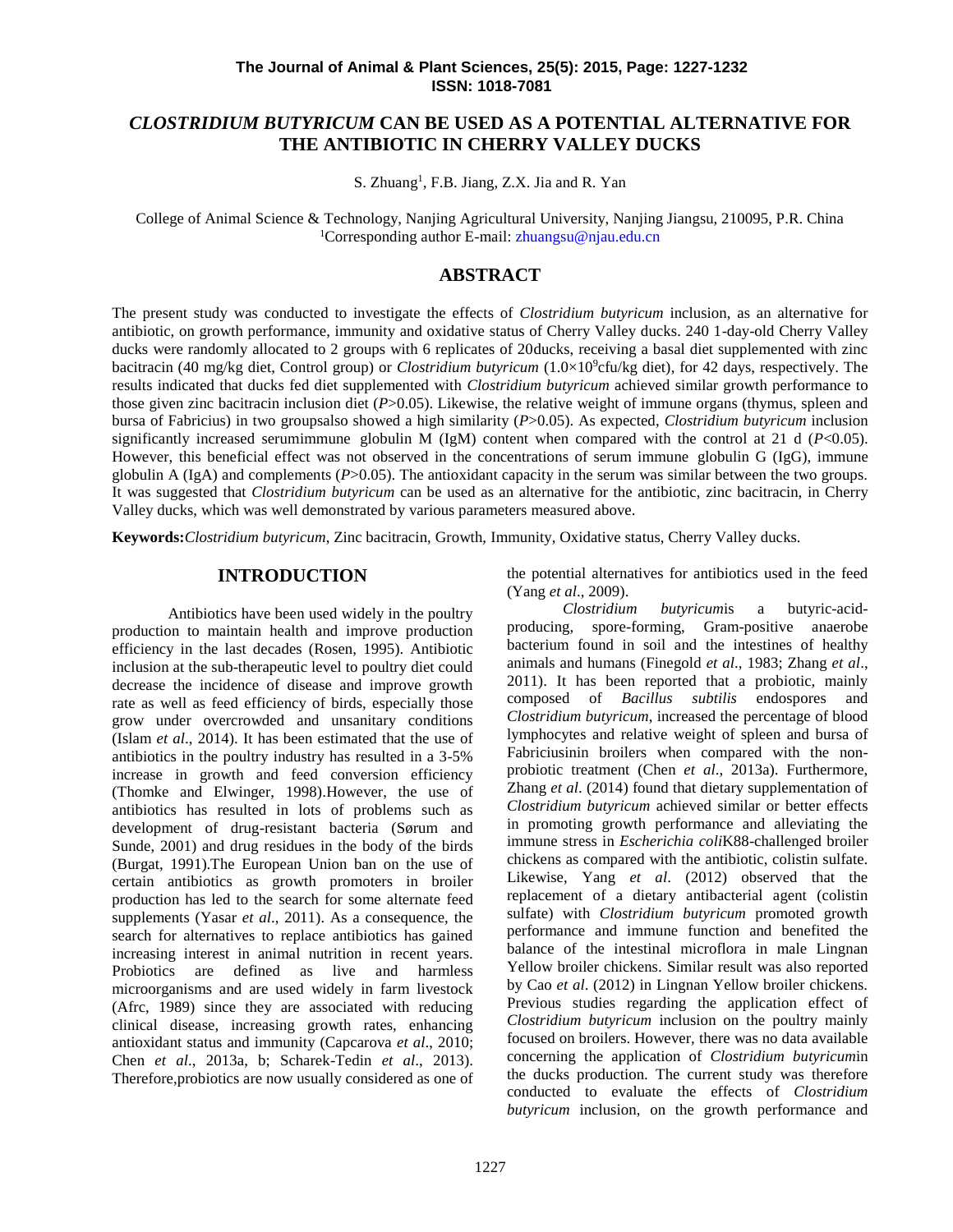immune function as well as antioxidant capacity of the Cherry valley ducks as compared with the antibiotic, zinc bacitracin.

# **MATERIALS AND METHODS**

The animal care and use protocols were approved by Nanjing Agricultural University Institutional Animal Care and Use Committee.

Two hundred and forty 1-day-old Cherry Valley ducks were randomly allocated to 2 groups with 6 replicates of 20ducks, receiving a basal diet (Table 1) supplemented with zinc bacitracin (40mg/kg diet, control group) or *Clostridium butyricum* (1.0×10<sup>9</sup>cfu/kg diet, recommended dosage), for 42 days, respectively. The average initial body weight of the ducks in each of the 2 groups was similar. *Clostridium butyricum* was provided by Yuanshan Biotech Co., Ltd (Yancheng, Jiangsu, P. R. China). Ducks were allowed *ad libitum* access to pellet feed and water throughout the experiment. All ducks were placed on a plastic-mesh that was placed 0.4 m above the floor and housed in a room maintained at a brooding temperature of 33 to 35°C for 5 d, the temperature was then decreased by 1°C every other day to 25°C, at which level it was maintained until the end of the experiment. The lighting schedule provided 23 h of light per day throughout the experiment. Body weight (measured at 1 and 42 d after deprivation of feed for 12 h, with water being provided *ad libitum*) and feed consumption during the 42-d experiment were recorded to calculate weight gain, feed intake and feed conversion ratio.

**Sample collection:** At21 and 42 d of experiment, 6 ducks (1 duck per cage) were randomly selected from each treatment after deprivation of feed for 12 h, weighed and killed by cervical dislocation. Individual blood samples were taken and separated by centrifugation at 4,450×*g* for 10 min at 4°C. Serum samples were frozen at -20°Cuntil analysis for immune and antioxidant parameters. After that, bursa of Fabricius, thymus, and spleen were collected and weighed to obtain the relative organ weights using the following formula: Relative weight of immune organ  $(g/kg)$  = immune organ weight (g) / body weight (kg).

**Measurement of serum antioxidant parameters:** Serum samples were analyzed for glutathione peroxidase (GSH-Px), superoxide dismutase (SOD), and total antioxidant capacity (T-AOC) activity, malondialdehyde (MDA) and reduced glutathione (GSH) content using commercial kits (Nanjing Jiancheng Bioengineering Institute, Nanjing, P. R. China) according to the manufacturer's instructions. Briefly, the activity of SOD was determined by following nitrite method as described by Oyanagui (1984), GSH-Px activity following by dithio-nitro benzene method described by Hafeman *et al*.

(1974), MDA content following by thiobarbituric acid method described by Placer *et al*. (1966), GSH content following modified Beutler method described by Zhang and Meng (1989). One unit of SOD was defined as the amount of SOD required to produce 50% inhibition of the rate of nitrite production at 37°C. One unit of GSH-Px activity was defined as the amount of enzyme that would catalyze the conversion of 1 µmol/L of GSH to oxidized GSH at 37°C in 5 min. MDA and GSH were expressed as nmol/L andmg/mL in serum, respectively. The spectrometric method was applied to evaluate T-AOC. In the reaction mixture, ferric ionwas reduced by antioxidant reducing agents and blue complex  $Fe^{2+}$ -TPTZ (2,4,6tri(2-pyridyl)-s-triazine) was produced. This blue complex then reacted with phenanthroline to generate a stable complex which could be monitored by the absorbance at 520 nm. One unit of T-AOC was defined as 0.01increase in absorbance value at 37°C per min.

**Determination of serum immune parameters:** Serum immunoglobulin A (IgA),immunoglobulin G (IgG), complement component 3 (C3) and complement component 4 (C4) concentration were determined inappropriately diluted serum samples by a sandwichenzyme-linked immunosorbent assay (ELISA) as described by Gaça *et al*. (1999) using microtiter plates and chicken-specific IgA, IgG, C3 and C4 ELISA quantitation kits (Nanjing Jiancheng Bioengineering Institute, Nanjing, P. R. China). Immuno turbidimetric method was used to measure serum immunoglobulin M (IgM) content using the kits provided by same company mentioned above.

**Statistical analysis:** All data were analyzed as a completely randomized design using one-way ANOVA (SPSS, 2008). The differences were considered to be significant at  $P<0.05$ . Results were expressed as means  $\pm$ standard error.

# **RESULTS AND DISCUSSION**

The mortality rate was similar between the two groups (data not shown). As indicated in the Table 2, ducks fed *Clostridium butyricum* inclusion diet had similar final weight, body weight gain, feed intake as well as feed conversion ratio to those given diet containing the antibiotic  $(P>0.05)$ , suggesting that the replacement of antibiotic with *Clostridium butyricum* was feasible in the present study when considering similar growth performance of ducks. Our result was consistent with the results by Cao *et al*. (2012) and Yang *et al*. (2012) who reported that Lingnan Yellow broilers fed Clostridium butyricum inclusion (from  $2.5 \times 10^7$  to  $1\times10^8$ cfu/kg diet and  $1.0\times10^7$  to  $3.0\times10^7$ cfu/kg diet, respectively) diets had similar growth performance to those given diet containing colistin sulfate. Similarly, Zhang *et al*. (2014) also found that supplementation of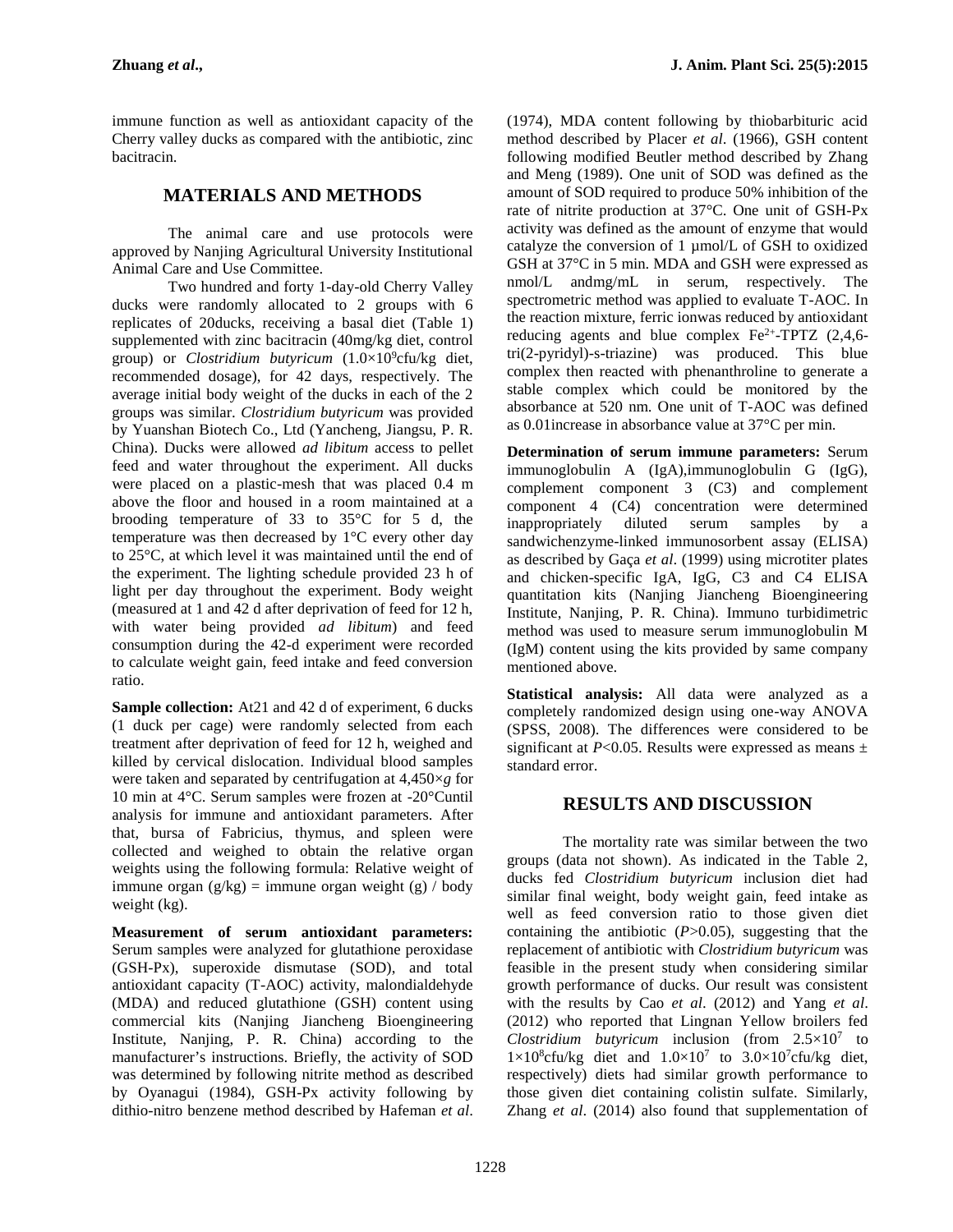*Clostridium butyricum* (2.0×10<sup>7</sup>cfu/kg diet) achieved similar effect to the antibiotic (colistin sulfate) in promoting growth performance of *Escherichia coli*K88 challenged broiler chickens. It has been reported that *Clostridium butyricum* supplementation improved intestinal morphological structure, increased nutrients digestion, balanced intestinal microflora, enhanced immune function of animals (Murayama *et al*., 1995; Zhang *et al*., 2011; Cao *et al*., 2012; Yang *et al*., 2012; Chen *et al*., 2013a), which may be the reasons why ducks in the *Clostridium butyricum* group reached similar growth performance to those in the antibiotic group.

Primary and secondary lymphoid organs in the poultry provide the sites for maturation of lymphocytes and the interaction between lymphocytes and antigens (Galal, 2008), which are usually weighed as a measure of the development and function of the immune system (Kwak *et al*., 1999). In the present study, we found that ducks received diet containing *Clostridium butyricum* had similar relative immune organs weight to those (Table 3) in the antibiotic group (*P*>0.05), and it indicated that the growth and development of the immune organs showed a general similarity between the two groups. Similarly, Awad *et al*. (2009) found that dietary *Lactobacillus* inclusion did not improve the absolute and relative weight of spleen, thymus as well as bursa of Fabricius in broiler chickens (the control diet was an antibiotic-free diet). However, Chen *et al*. (2013a) reported that probiotic, mainly composed of *Bacillus subtilis* endospores and *Clostridium butyricum*, increased relative weight of spleen and bursa of Fabricius of broilers fed either low or high nutrient density diet. This discrepancy may be due to diet composition, antibiotic presence, kinds of probiotics, animal species and management. The majority of immunoglobulin during a primary immune response is of the class IgM, which has the ability to easily agglutinate large antigens and therefore to cause the precipitation of soluble antigens, resulting enhanced immune system's ability to remove antigens through phagocytosis (Dibner *et al*., 1998).A switch from IgM to IgG or IgA can be found at the end of a primary immune response, however, immunoglobulin class switching to IgG or IgA is mostly apparent during a second exposure to the same antigen (Erf and Bottje, 1996). In our study, there was no significant difference (Table 4) in the concentration of serum IgG, IgA, C3 and C4 (*P*>0.05) between the two groups throughout the experiment, whereas *Clostridium butyricum* inclusion significantly increased serum IgM content at 21 d  $(P<0.05)$  when compared with the antibiotic group, indicating that the ducks fed diet containing *Clostridium butyricum* exhibited a more favorable immune status than those given antibiotic supplementation diet, which may be due to that *Clostridium butyricum* can act as a mitogen resulting in proliferation and transformation of B cells, which would mature after homing and class-switching to

immunoglobulin secretion (Murayama *et al*., 1995). Murayama *et al*. (1995) found that the oral administration of *Clostridium butyricum* MIYAIRI 588 stimulated polyclonal mucosal immune activity in mice through enhancing the production of polyclonal IgA in the small intestine and the production of IgA, IgM and IgG in the Peyer's patch cell culture. In the contrast, Zhang *et al*. (2014) found that *Escherichia coli*K88-challenged broilers fed *Clostridium butyricum* or antibiotic inclusion diet had similar serum concentrations of IgM, IgY and IgA and complement components. Similar result was also reported by Yang *et al*. (2012) in which birds fed diets supplemented with different levels of *Clostridium butyricum*or colistin sulfate had similar the contents of IgM, IgY and IgA and complement components in the serum. In addition, Zhang and Kim (2014) observed that probiotic composed of *Lactobacillus acidophilus*, *Bacillus subtilis* and *Clostridium butyricum* exerted no beneficial effect on serum IgA and IgM content as compared with avilamycin group despite which in the probiotic group were significantly higher than that in the antibiotic-free group. The inconsistency above may result from probiotics formulation, animal species, animals' physiological state, and management.

Reactive oxygen species (ROS) are produced during normal metabolism in cells, but increased ROS overwhelming the cell's antioxidant protection can result in indiscriminate damages to DNA, proteins and membrane lipids (Yu, 1994). SOD is generally regarded as one of the main antioxidant enzymes in scavenging the oxygen free radical (McCord, 1979). Increased SOD activity is generally considered as improved antioxidant capacity to wipe out oxygen free radicals. MDA is the main end product of lipid peroxidation by ROS and increased MDA level is an important indication of lipid peroxidation (Satoshi*et al*., 1989). GSH is one of the sensitive indicators of the oxidative stress among the components of glutathione system (Troncoso *et al*., 1997). GSH-Px, the component of glutathione system, catalyzes the decomposition of lipid hydroperoxides and other ROS in the presence of GSH which acts as free radical scavenger, while GSH is oxidized (Hornsby and Crivello, 1983). T-AOC, as the reflection of serum ferric reducing/antioxidant power, is usually used to evaluate the antioxidant capacity in cells (Swennen *et al*., 2011). Commensal intestinal bacteria can produce certain factors which can act as free radicals scavengers (Lin and Yen, 1999). Lin and Yen (1999) demonstrated a very good antioxidant effect of these probiotic bacteria in inhibiting lipid peroxidation in an *in vivo* study using intact cells and intracellular cell-free extracts of *Bifidobacterium* and *Lactobacillus*. Likewise, probiotics as *Lactobacillus* bacteria could inhibit the accumulation of ROS in animal cells and therefore could be supplemented to broilers under stress to alleviate oxidative damages (Madsen *et al*., 1999; Bengmark and Martindale, 2005; Peran *et al*.,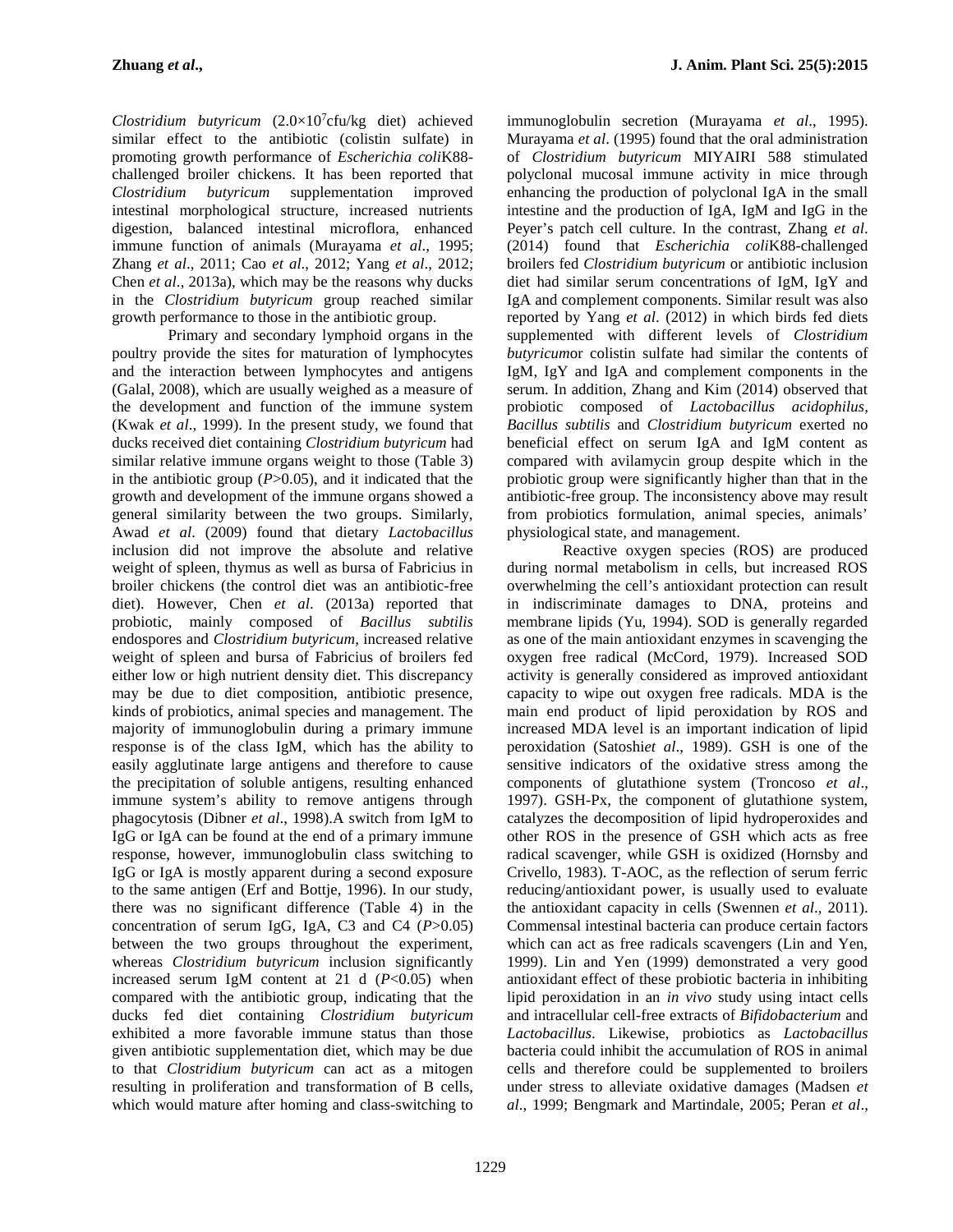2006, 2007). There were no reports regarding the effect of *Clostridium butyricum* inclusion on the antioxidant capacity on ducks at the present. In the current study, we unfortunately found that there was no significant difference in the serum antioxidant parameters (Table 5) between the two groups (*P*>0.05) despite the fact that numerically higher GSH-Px, SOD and T-AOC activity and GSH content as well as lower MDA concentration were always observed in the ducks fed diet containing *Clostridium butyricum* during the entire experiment. The unaffected serum antioxidant status of ducks may be because that the ducks are well prepared to deal with various oxidative stresses under normal conditions and strict management in the experiment and therefore it was hard to detect any affected changes.

**Table 1.Ingredient and nutrient composition of basal diet (%, as-fed basis unless otherwise stated)**

| <b>Ingredients</b>    | $1-21d$ | $22-42d$ |
|-----------------------|---------|----------|
| Corn                  | 50.0    | 52.0     |
| Wheat                 | 3.0     | 10.0     |
| Wheat middling        | 11.0    | 8.0      |
| cottonseed meal       | 5.0     | 6.0      |
| Soybean meal          | 8.0     | 5.0      |
| Corn gluten meal      | 10.0    | 7.0      |
| Meat and bone meal    | 3.0     | 3.0      |
| Rice bran             | 6.5     | 5.1      |
| L-Lysine              | 0.15    | 0.2      |
| DL-Methionine         | 0.15    | 0.2      |
| Limestone             | 1.4     | 1.2      |
| Dicalcium phosphate   | 0.5     | 1.0      |
| Salt (NaCl)           | 0.3     | 0.3      |
| Premix <sup>†</sup>   | 1.0     | 1.0      |
| Total                 | 100.0   | 100.0    |
| Nutrient levels       |         |          |
| $ME^{\S}$ , (MJ/kg)   | 12.13   | 12.34    |
| Crude Protein         | 19.38   | 17.19    |
| Calcium               | 0.95    | 1.00     |
| Available phosphorus  | 0.42    | 0.30     |
| Lysine                | 0.80    | 0.48     |
| Methionine + Cysteine | 0.74    | 0.48     |

†Premix provided per kg of diet: VitaminA, 10000 IU ; Vitamin D<sub>3</sub>, 2000 IU; Vitamin E, 20 IU; thiamin, 3 mg; riboflavin, 4 mg; nicotinamide, 60 mg; choline chloride, 600 mg; calcium pantothenate, 11 mg; pyridoxine·HCl, 2.5 mg; biotin, 0.2 mg; folic acid, 0.6 mg; vitamin B<sup>12</sup> (cobalamin), 0.012 mg; Fe (ferrous sulphate), 80 mg; Mn (manganese sulphate), 80 mg; Zn (zinc oxide), 60 mg; I (calcium iodate), 0.4 mg; Se (sodium selenite), 0.2 mg.

§ME: Metabolizable energy was calculated by China feed data.

In conclusion, ducks fed diet, in which the antibiotic, zinc bacitracin, was replaced by *Clostridium butyricum*,achieved similar growth performance and antioxidant capacity, and more favorable immune status (evidenced by enhanced serum IgM content at 21 d) when compared with those given diet supplemented with

antibiotic, indicating the *Clostridium butyricum* could be used as an alternative for the antibiotic in Cherry Valley ducks.

**Table 2.Effect of the replacement of antibiotic by** *Clostridium butyricum* **on the growth performance of Cherry Valley ducks**

| <b>Items</b>             | Control         | <i><b>Clostridium</b></i><br>butyricum |
|--------------------------|-----------------|----------------------------------------|
| Body weight (42 d), kg   | $3.09 + 0.01$   | $3.08 + 0.01$                          |
| Average feed intake, g/d | $153.87 + 2.12$ | $152.01 \pm 1.63$                      |
| Average weight gain, g/d | $72.10+0.22$    | $72.04 + 0.13$                         |
| Feed conversion ratio    | $2.13 \pm 0.01$ | $2.11 + 0.01$                          |

**Table 3.Effect of the replacement of antibiotic by** *Clostridium butyricum* **on the immune organ weight of Cherry Valley ducks (g/kg)**

| <b>Items</b>       | Control         | Clostridium butyricum |
|--------------------|-----------------|-----------------------|
| <b>Thymus</b>      |                 |                       |
| 21d                | $2.44 + 0.06$   | $2.51 + 0.07$         |
| 42 d               | $1.62+0.18$     | $1.82 + 0.12$         |
| Bursa of Fabricius |                 |                       |
| 21 d               | $1.23 \pm 0.05$ | $1.44 \pm 0.02$       |
| 42 d               | $0.71 + 0.01$   | $0.78 + 0.04$         |
| Spleen             |                 |                       |
| 21d                | $1.04 \pm 0.06$ | $1.03 \pm 0.07$       |
| 42 d               | $0.54 \pm 0.02$ | $0.66 \pm 0.04$       |

**Table 4. Effect of the replacement of antibiotic by** *Clostridium butyricum* **on the serum immune parameters of Cherry Valley ducks**

| <b>Items</b> <sup>§</sup> | Control           | Clostridium butyricum |
|---------------------------|-------------------|-----------------------|
| $IgM$ , $\mu$ g/mL        |                   |                       |
| 21 d                      | 327.15+24.88      | $463.01 \pm 21.66*$   |
| 42 d                      | $243.04 + 32.11$  | $191.94 + 23.02$      |
| IgG, mg/mL                |                   |                       |
| 21 d                      | $3.88 \pm 0.29$   | $4.04 + 0.22$         |
| 42 d                      | $3.82 + 0.29$     | $4.11 + 0.30$         |
| $IgA, \mu g/mL$           |                   |                       |
| 21 d                      | $131.81 \pm 5.26$ | $136.57 \pm 2.99$     |
| 42 d                      | $136.96 \pm 4.56$ | $136.19 + 23.0$       |
| $C3$ , $\mu$ g/mL         |                   |                       |
| 21d                       | $204.79 \pm 7.67$ | $221.91 \pm 8.31$     |
| 42 d                      | 237.88+4.83       | $245.59 \pm 11.14$    |
| $C4$ , $\mu$ g/mL         |                   |                       |
| 21 d                      | $120.66\pm4.33$   | $121.79 \pm 2.49$     |
| 42 d                      | $121.64 + 3.65$   | 126.94+4.47           |

§ IgM, immunoglobulin M; IgG, immunoglobulin G; IgA, immunoglobulin A; C3, complement-3; C4, complement-4. \*Means within a row differsignificantly (*P*<0.05).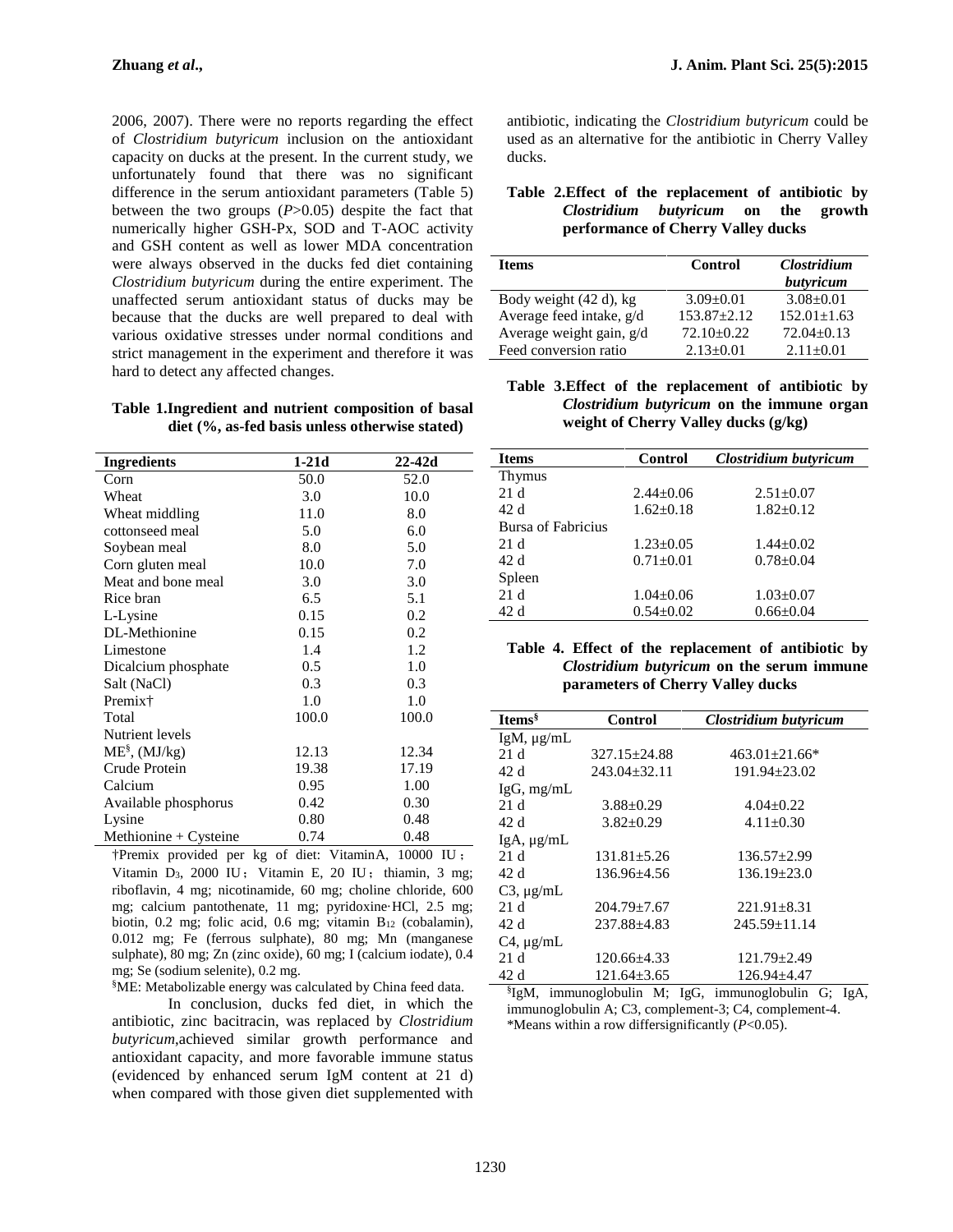| <b>Items</b> <sup>§</sup> | <b>Control</b>     | <b>Clostridium</b><br>butyricum  |      |
|---------------------------|--------------------|----------------------------------|------|
| SOD, U/L                  |                    |                                  | Che  |
| 21 d                      | $86.15 \pm 5.16$   | $97.14 \pm 0.86$                 |      |
| 42d                       | $98.71 \pm 1.62$   | $99.79 \pm 3.77$                 |      |
| $MDA$ , nmol/mL           |                    |                                  |      |
| 21 d                      | $4.25 \pm 0.06$    | $3.85 \pm 0.36$                  |      |
| 42 d                      | $2.92 \pm 0.19$    | $2.72 \pm 0.08$                  |      |
| $GSH$ , mg/mL             |                    |                                  |      |
| 21 d                      | $5.76 \pm 0.17$    | $6.14 \pm 0.26$                  | Dib  |
| 42 d                      | $8.47 \pm 0.48$    | $8.98 \pm 0.27$                  |      |
| $GSH-Px$ , $U/mL$         |                    |                                  |      |
| 21 d                      | $376.00 \pm 17.02$ | $386.30\pm9.72$                  |      |
| 42 d                      | $326.12 \pm 38.47$ | $334.87 \pm 12.23$               |      |
| T-AOC, U/L                |                    |                                  |      |
| 21 d                      | $12.37 \pm 0.34$   | $12.33 \pm 0.98$                 | Erf, |
| 42 d                      | $13.12 \pm 0.84$   | $14.09 \pm 0.78$                 |      |
| .<br>$s_{\alpha}$         |                    | .<br>$\sim$ $\sim$ $\sim$ $\sim$ |      |

**Table 5. Effect of the replacement of antibiotic by** *Clostridium butyricum* **on the serum antioxidant capacity of Cherry Valley ducks**

§SOD, superoxide dismutase; MDA, malondialdehyde; GSH, reduced glutathione; GSH-Px,glutathione peroxidase; T-AOC, total antioxidant capacity.

### **REFERENCES**

- Afrc, R. F. (1989). Probiotics in man and animals. J. Appl. Bacteriol., 66: 365-378.
- Awad, W. A., K. Ghareeb, S. Abdel-Raheem, and J. Böhm (2009). Effects of dietary inclusion of probiotic and synbiotic on growth performance, organ weights, and intestinal histomorphology of broiler chickens. Poult. Sci., 88: 49-56.
- Bengmark, S.and R. Martindale (2005). Prebiotics and synbiotics in clinical medicine. Nutr. Clin. Pract., 20: 244-261.
- Burgat, V. (1991). Residues of drugs of veterinary use in food. La Rev. du Prat., 41: 985-990.
- Gaça, M. D. A ., J. A. Pickering, M. J. P. Arthur and R. C. Benyon (1999). Human and rat hepatic stellate cells produce stem cell factor: a possible mechanism for mast cell recruitment in liver fibrosis. J. Hepatol., 30:850-858.
- Cao, G. T., Y. P. Xiao, C. M. Yang, A. G. Chen, T. T. Liu, L. Zhou, L. Zhang, and P. R. Ferket (2012). Effects of *Clostridiumbutyricum*on growth performance, nitrogen metabolism, intestinal morphology and cecal microflora in broiler chickens. J. Anim. Vet. Adv., 11: 2665-2671.
- Capcarova, M., J. Weiss, C. Hrncar, A.Kolesarova, and G. Pal (2010). Effect of *Lactobacillus fermentum* and *Enterococcus faecium* strains on internal milieu, antioxidant status and body weight of broiler chickens. J. Anim. Physiol. Anim. Nutr., 94: 215-224.
- Chen, W., J. P. Wang, L. Yan, and Y. Q. Huang (2013a). Evaluation of probiotics in diets with different nutrient densities on growth performance, blood characteristics, relative organ weight and breast meat characteristics in broilers. Br. Poult. Sci. 54: 635-641.
- Chen, W., X. Z. Zhu, J. P. Wang, Z. X. Wang, and Y. Q. Huang (2013b). Effects of*Bacillus subtilis*var. *Natto* and *Saccharomyces cerevisiae* fermented liquid feed on growth performance, relative organ weight, intestinal microflora, and organ antioxidant status in Landes geese. J. Anim. Sci., 91: 978-985.
- Dibner, J. J., C. D. Knight, M. L.Kitchell, C. A. Atwell, A. C. Downs, and F. J.Ivey (1998). Early feeding and development of the immune system in neonatal poultry. J. Appl. Poult. Res., 7: 425- 436.
- Erf, G. F.and W. G.Bottje (1996). Nutrition and immune function in chickens: Benefits of dietary vitamin E supplementation. Proc. Arkansas Nutr. Conf., Fayetteville, AR., 113-130 p.
- Finegold, S. M., V. L. Sutter and G. E. Mathisen (1983). Normal indigenous intestinal florain: human intestinal microflora in health and disease.London, UK., 3-31p.
- Galal, A. (2008). Immunocompetence and some hematological parameters of naked neck and normally feathered chicken. J. Poult. Sci., 45: 89-95.
- Hafeman, D. G., R. A.Sunde, and W. G. Hoekstra (1974). Effect of dietary selenium on erythrocyte and liver glutathione peroxidase in the rat. J. Nutr., 104: 580-587.
- Hornsby, P. J. and J. F.Crivello (1983). The role of lipid peroxidation and biological antioxidants in the function of the adrenal cortex. Part.1:A background review. Mol. Cell. Endocrinol., 30: 1-20.
- Islam, M. M., S. T. Ahmed, Y. J. Kim, H. S. Mun, Y. J. Kim, and C. J. Yang (2014). Effect of sea tangle (*Laminaria japonica*) and charcoal supplementation as alternatives to antibiotics on growth performance and meat quality of ducks. Asian-Australas J. Anim. Sci.,27: 217-224.
- Kwak, H., R. E.Austic, and R. R.Dietert (1999). Influence of dietary arginine concentration on lymphoid organ growth in chickens. Poult. Sci., 78: 1536-1541.
- Lin, M. Y. and C. L. Yen (1999).Antioxidative ability of lactic acid bacteria. J. Agric. Food Chem., 47: 1460-1466.
- Madsen, K. L., J. S. Doyle, L. D. Jewell, M. M. Tavernini, and R. N. Fedorak (1999). *Lactobacillus* species prevents colitis in